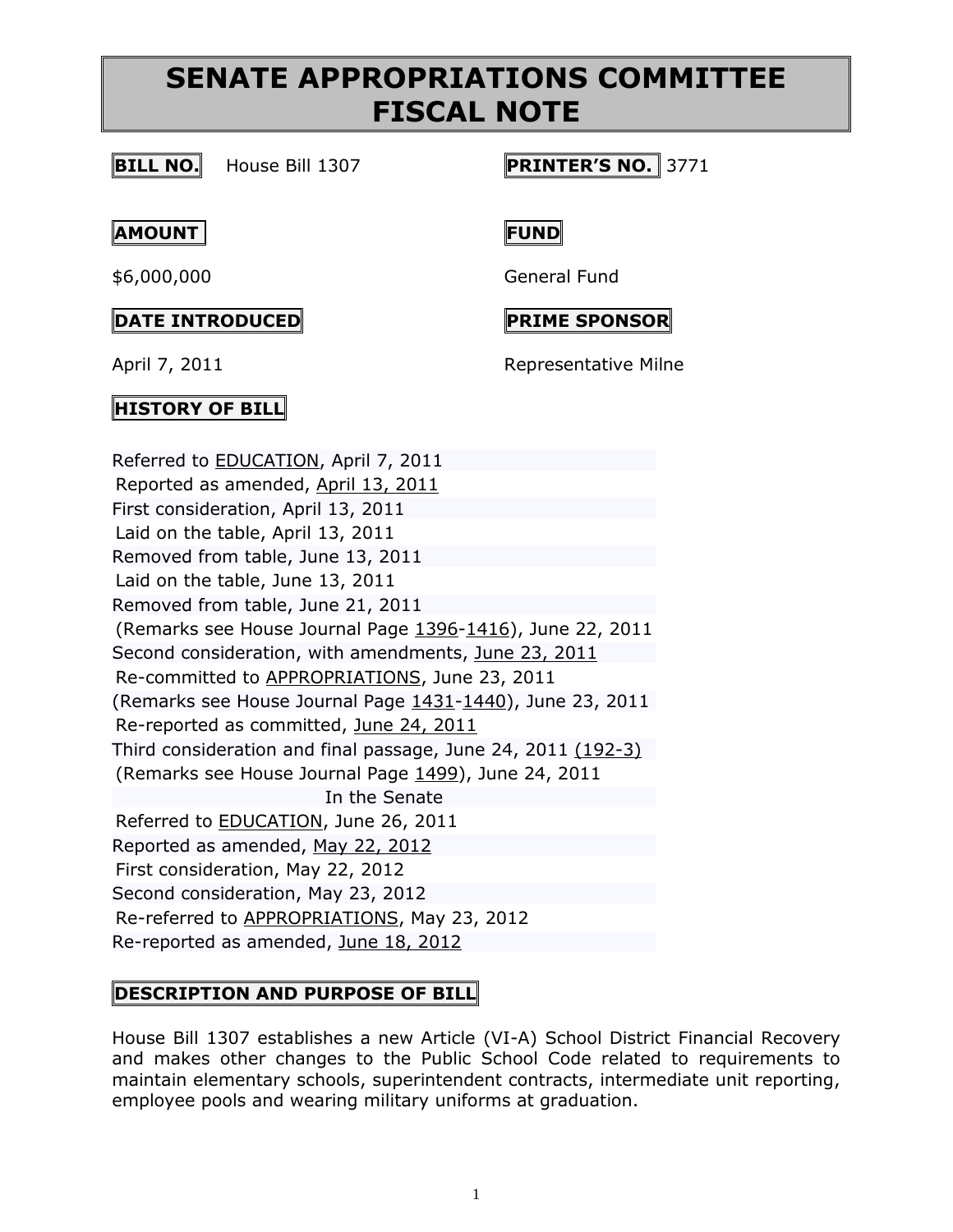**Elementary Schools (Section 501)** – Allows a school district to satisfy the requirement contained in Section 501 that it must maintain an elementary school by operating a school building; converting a building to a charter school; contracting with an education management services provider to operate a school building; or, paying tuition for students to attended school in another school district upon the agreement of both school districts.

**School District Financial Recovery (Article VI-A) –** Early Warning System/Fiscal Watch Status – Requires the Department of Education develop and implement an early warning system to compile and analyze information on the financial condition of school districts to determine whether a school district should be placed in financial watch status. Requires the department establish guidelines for the operation of the early warning system including a description of variables used to identify school districts in financial watch status. Requires the department to notify a school district when it has been identified for financial watch status. Provides the department shall request all information necessary from a school district placed in financial watch status to conduct a thorough review of its financial condition and provide technical assistance appropriate to remedy its financial difficulties. Provides the department may employ or contract with consultants to develop the early warning system and assist the school districts in financial watch status.

Declaration of Financial Recovery Status – Requires the Secretary of Education to issue a declaration of distress if the following applies: (1) the school district has an average daily membership greater than 7,500 and receives an advance of its basic education funding at any time; or, (2) the school district receives an advance of its basic education funding at any time and is either subject to a declaration of fiscal distress or engaged in litigation against the Commonwealth in which it is seeking financial assistance. At present, Harrisburg School District and York City School District fall into the first category, which qualifies them as moderate financial recovery school districts and Chester-Upland School District and Duquesne School District fall into the second category, which qualifies them as severe financial recovery school districts.

Provides that not more than nine school districts may be under a declaration of financial recovery or in receivership at any time. Provides that the Secretary may decline to issue a declaration of financial recovery, if within the last five years, the school district has faced an emergency caused by similar circumstances.

Requires the State Board of Education to promulgate regulations within two years establishing criteria which the Secretary may consider in determining whether to issue a declaration of financial recovery status and whether a school district shall be deemed a moderate financial recovery school district or a severe financial recovery school district. Provides criteria the Secretary may consider when determining whether to issue a declaration of financial recovery status. Requires the State Board to convene and consult with a Statewide Advisory Committee composed of a school superintendent, a school board member, a school business official, a representative of the department and a representative of the Office of the Budget in promulgating the regulations. Provides a school district may not be placed in financial recovery status as a result of the state's failure to make payment of moneys due and that a declaration of financial recovery status is appealable.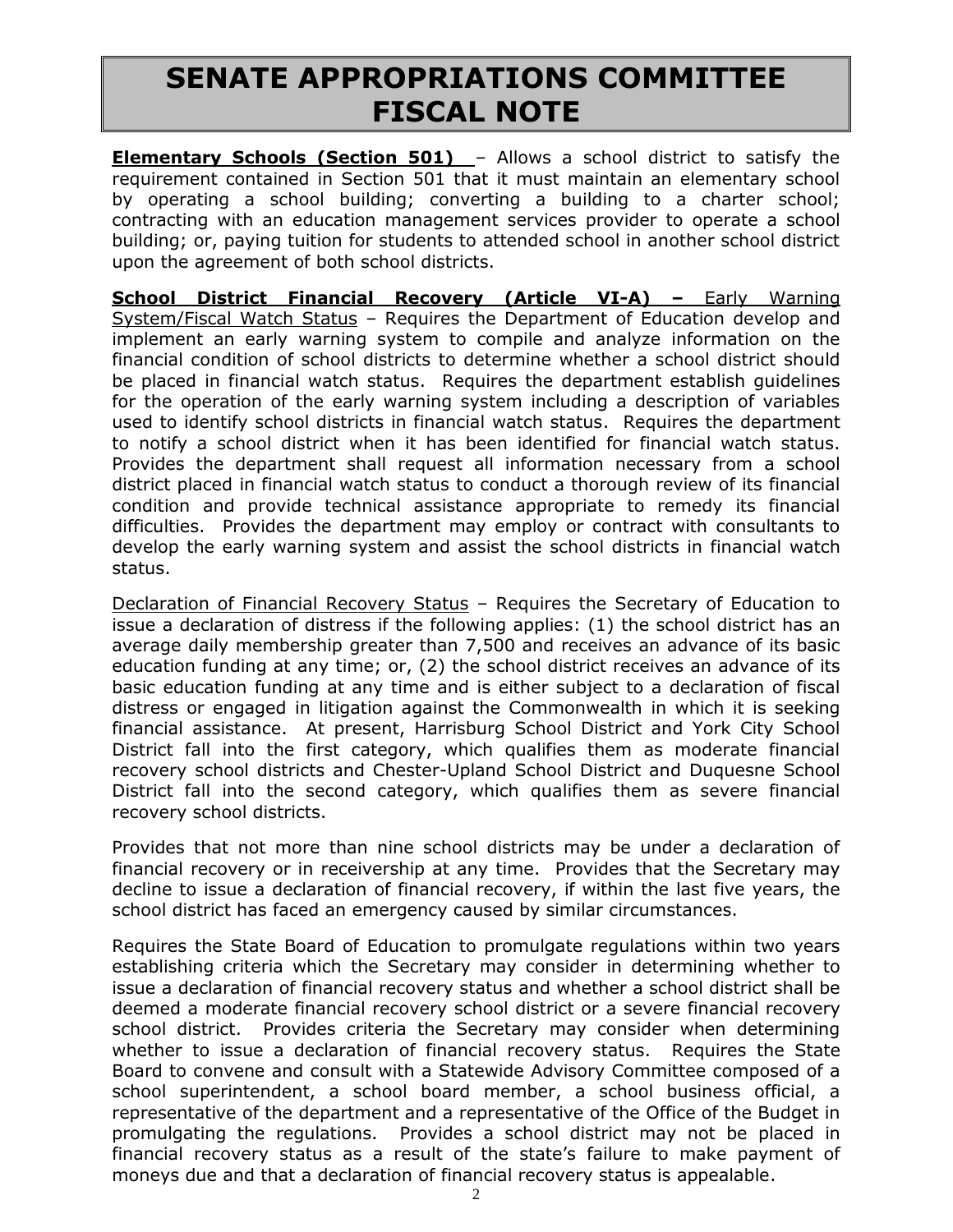Commitment to Ensure Effective Education Services – Includes language ensuring the Commonwealth will delivery effective educational services to students enrolled in a school district in financial recovery status.

Chief Recovery Officer – Requires the Secretary of Education to appoint the Chief Recovery Officer (CRO) not later than five days after the declaration of fiscal recovery. Requires a CRO have specific experience related to financial management. Provides, except for the current business manager or financial officer, the CRO may not be an elected or appointed official of the financial recovery school district and may not run for elected office in the school district or a conterminous political subdivision. Provides contracts for the services of a CRO shall not be subject to contractual competitive bidding requirements. Provides for the department to pay the CRO's salary and expenses.

Provides the CRO with the following powers and duties: (1) develop, implement and administer the financial recovery plan for the school district; (2) maintain oversight over the school district during the period of financial recovery; (2) coordinate the department's provision of technical assistance; (3) attend regular and executive sessions of the school board; (4) serve as an advisor to a receiver when necessary; (5) meet at least monthly with the advisory committee; and, (6) conduct public hearings on the basis for financial recovery declaration and the development and implementation of the financial recovery plan. Provides the CRO full access to all financial records of the financial recovery school district. Allows the CRO to petition the Court of Common Pleas for a writ of mandamus to compel school officials to furnish records if necessary. Allows the CRO to hold public meetings in connection with the preparation of the financial recovery plan and private meetings with individual creditors in an effort to obtain the consent to adjust claims. Requires meetings with the advisory committee to be public meetings

Financial Recovery Plan – Requires the financial recovery plan developed by the CRO for the financial recovery school district to provide the following: (1) effective educational services; (2) payment of lawful obligations; (3) timely payments to the Public School Employees' Retirement Fund; (4) a plan for the school district's return to financial stability; (5) a cash flow analysis for the school district; (6) state projections of revenues and expenditures; (7) state benchmarks and timelines for restoring financial stability; (8) use of financial data software provided at the department's expense; and (9) criteria the school district must satisfy before the Secretary may terminate the financial recovery status.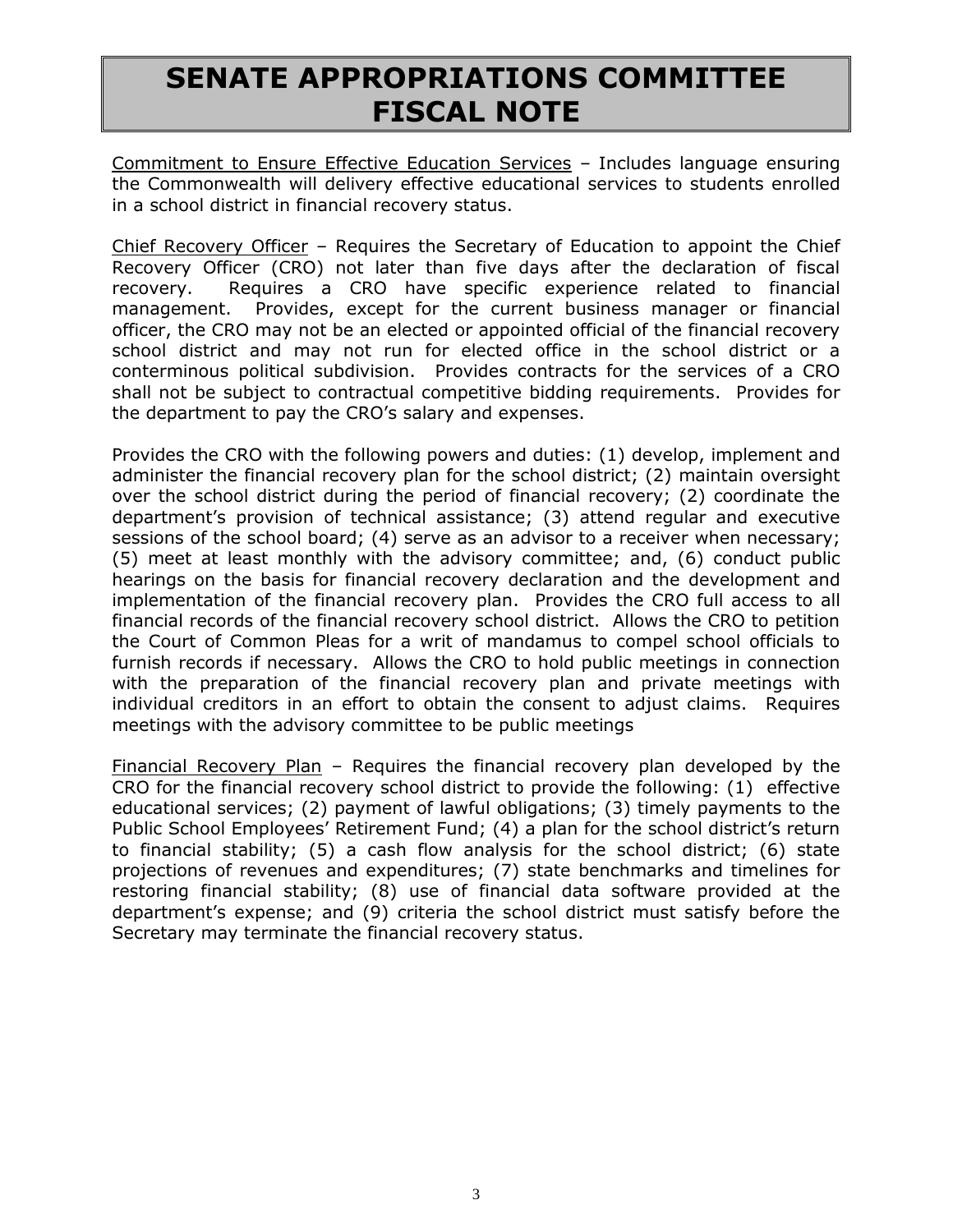The plan may also include recommendations for the following if appropriate: (1) satisfying judgment and past due accounts; (2) eliminating deficits; (3) restoring special fund accounts; (4) balancing the budget; (5) avoiding future financial difficulties; (6) enhancing the school district's ability to negotiate new financing terms; (7) considering changes in accounting and automation procedures; (8) proposing a reduction of debt due on specific claims; (9) changes in staffing levels, organization and school district policy; (10) specific audits and further studies; (11) sale, lease, conveyance, assignment or other use of assets; (12) application for a loan from the Financial Recovery Transitional Loan Fund; (13) an analysis of whether consolidation or privatization of existing school district services is appropriate and recommendations to accomplish such changes; (14) a capital budget which addresses infrastructure deficiencies; (15) greater use of intermediate unit programs; and (16) anticipated cost saving related to new tools provided for the school districts.

Tools for Financial Recovery School Districts – Provides a school district in financial recovery status or under receivership may exercise the following powers and duties to the extent they are included in its financial recovery plan and will effect needed economies in the operation: (1) reopen its budget; (2) convert school buildings to charter schools provided the conversion will result in financial savings; (3) allow charter schools established through this process to not be subject to provisions of law requiring employees to be enrolled in the Public School Employees Retirement System and be provided health care benefits equivalent to the local school district; (4) cancel or renegotiate contracts other than collective bargaining agreements; (5) increase tax levies within the constraints of the Taxpayer Relief Act; (6) appoint a special tax collector of delinquent taxes; (7) dispense with services of unneeded nonprofessional employees; (8) enter into agreements with persons or organizations to operate schools; (9) suspend or revoke a charter; (10) employ professional and senior management level employees who do not hold certification if the Secretary has approved their qualifications; (11) close or reconstitute a school including the reassignment, suspension or dismissal of professional employees; (12) Enter into agreements with persons or organizations providing noninstructional services, provided a three year cost comparison shows the agreement will result in saving; (13) appoint managers, administrators or for-profit organizations to oversee the operation of a school or group or schools; (14) reallocate resources, develop achievement plans and implement testing and evaluation procedures; (15) supervise teachers and administrators; (16) negotiate a new collective bargaining agreement if the negotiation will effect needed economies in the operation of the school district; (17) delegate the powers of the CRO; (17); employ, contract with or assign persons to review the financial and educational programs and make recommendations for improvements; and (18) negotiate contracts with charter schools.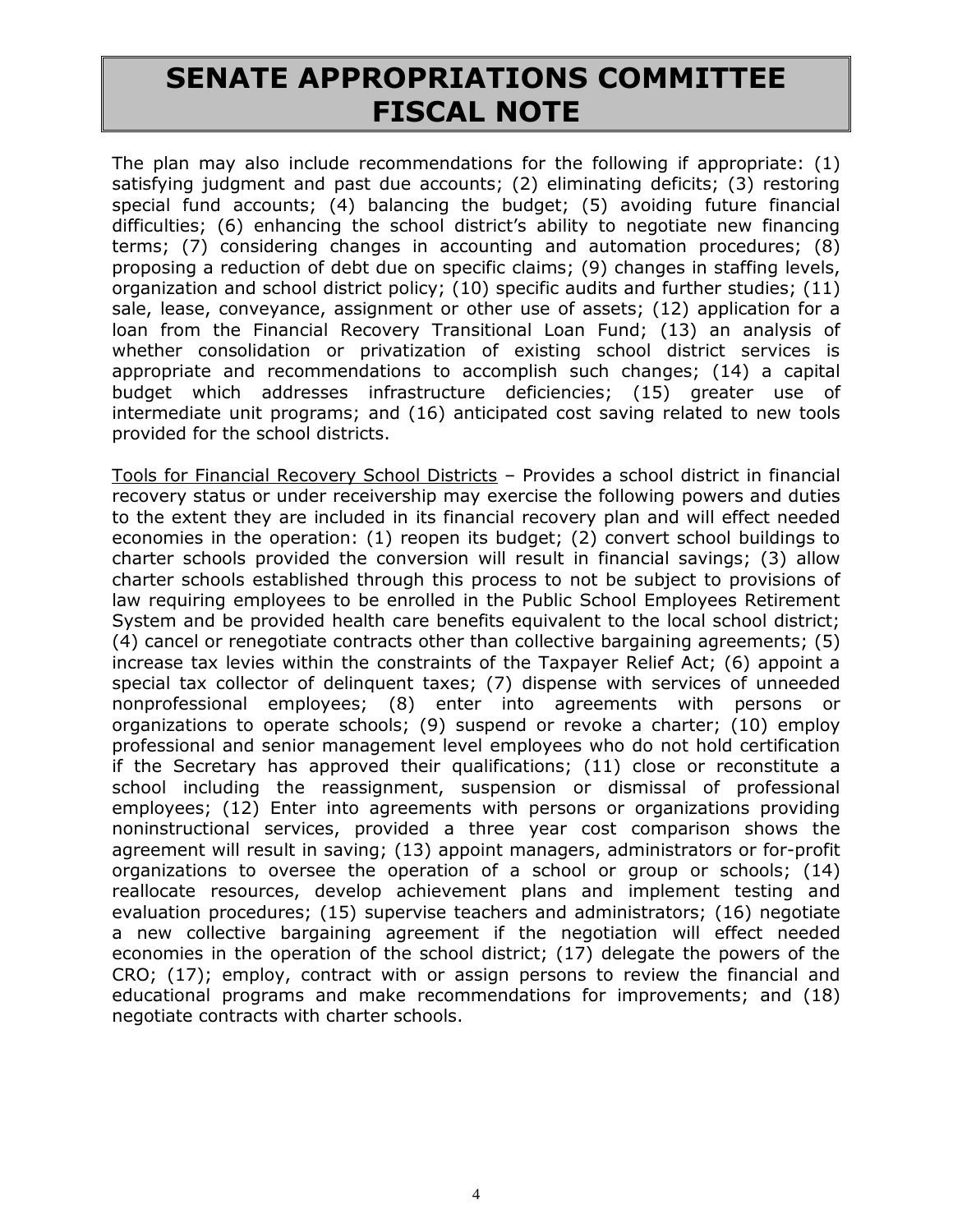Process for Moderate Financial Recovery School Districts – Requires the CRO, within 90 days of being appointed to develop a financial recovery plan and provide copies to school district officials. Upon receipt of the plan, the school district shall make it available in its business office and post it on its publically accessible Internet website. Requires the board of school directors to approve or disapprove the plan by a majority vote at a public meeting within 30 days. If the plan is approved by the school board, the CRO is required to forward it to the Secretary for approval within 5 days. Requires the Secretary to approve or disapprove the plan in a written statement within 10 days. If the Secretary disapproves the plan, the CRO is required to make revisions within 20 days. If the plan is not approved by the school board within 365 days of the declaration of financial recovery status, the Secretary is required to petition the court of common pleas for the appointment of a receiver.

Process for Severe Financial Recovery School Districts - Requires the school board within 14 days adopt a resolution to proceed by either: (1) cooperating with a CRO in the development, approval and implementation of a financial recovery plan; or, (2) appointing a receiver. Failure to vote shall be deemed a vote to proceed with the appointment of a receiver. Requires the Secretary to petition the court for the appointment of a receiver when the school board votes to proceed to appoint a receiver or does not hold a vote.

For a school district that votes to cooperate with a CRO, it requires the CRO, within 30 days of being appointed, to develop a financial recovery plan and provide copies to school district officials. Upon receipt of the plan, the school district shall make it available in its business office and post it on its publically accessible Internet website. Requires the school board to approve or disapprove the plan by a majority vote at a public meeting within 10 days. If the plan is approved by the school board, the CRO is required to forward it to the Secretary for approval within 5 days. Requires the Secretary to approve or disapprove the plan in a written statement within 10 days. If the Secretary disapproves the plan, the CRO is required to make revisions. If the plan is not approved by the school board the Secretary is required to petition the court of common pleas for the appointment of a receiver within 5 days.

Receivership – Requires the Secretary to petition the court of common pleas for the appointment of a receiver if a school district fails to approve a financial recovery plan, fails to implement a plan, fails to achieve the criteria set forth in the plan or votes to proceed with the appointment of a receiver. Requires the petition for receivership submitted to the court to include a copy of the plan. Requires the court to conduct a hearing within seven days of the filing of the petition for receivership. Requires the court to issue an order granting the receivership unless it finds evidence that the petition is arbitrary, capricious or irrelevant to restoring the school district to financial stability. Requires an order issued granting receivership to declare the school district to be in receivership for a period of three years, state the criteria upon which the order is granted and state findings of fact to support the order, and direct the receiver to implement the financial recovery plan. Allows the court to reject the receiver named in the Secretary's petition and name a receiver or order the Secretary to submit an alternate appointment.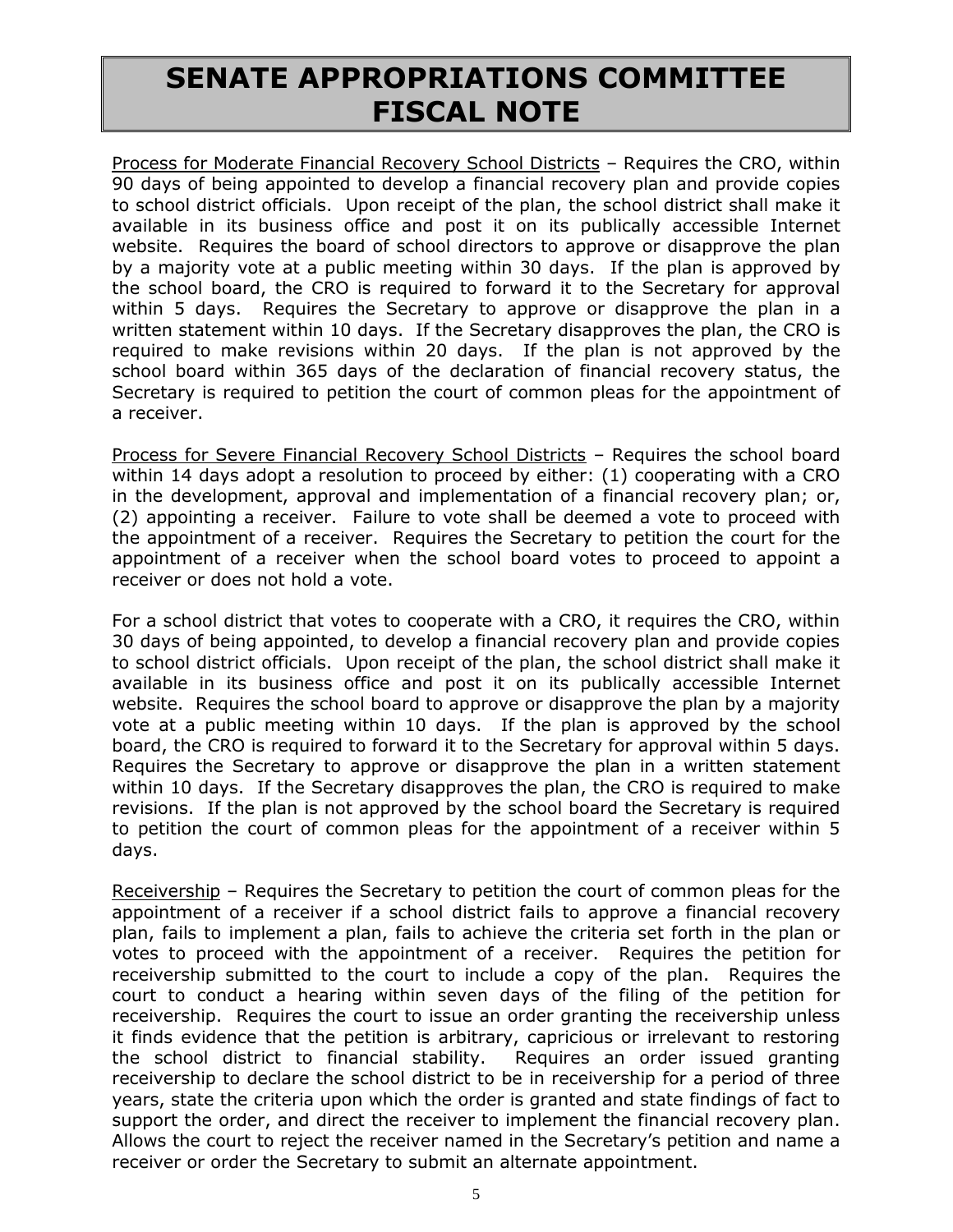Requires a receiver have specific experience related to financial management. Provides that the receiver may not be an elected or appointed official of the financial recovery school district and may not run for elected office in the school district or a conterminous political subdivision. Provides for the CRO to remain in place as an advisor to the receiver. Provides the CRO may be appointed the receiver. Provides for the department to pay the CRO's salary and expenses. Provides the receiver with sovereign and official immunity.

Provides when a receiver is appointed the receiver assumes all powers and duties of the school board, including those stated in the financial recovery plan, except for the power to levy and raise taxes. Provides the receiver with the following powers and duties: (1) to implement the financial recovery plan; (2) submit quarterly reports to the Secretary and school officials; (3) direct employees and officials concerning progress under the financial recovery plan; (4) direct employees and officials to take actions as necessary to implement the plan; (5) direct the school board to levy and raise taxes; (6) modify the financial recovery plan as necessary by petitioning the court; (7) employ financial and legal experts to help develop and implement the plan; (8) attend regular and executive sessions of the school board; (9) petition the court for a writ of mandamus directing school officials to comply with a directive.

Termination of Financial Recovery Status – Requires the Secretary to issue a written declaration terminating financial recovery status. Requires the Secretary to consider the following when making the determination: (1) whether the school district has met and is continuing to meet the criteria established in the fiscal recovery plan; and (2) whether the monthly reports submitted by the CRO concerning the school district progress indicate terminating financial recovery status is appropriate. The Secretary's declaration must include the effective date of the termination and a statement of facts upon which the determination to terminate was made. Also provides a school district may petition the Secretary for termination of financial recovery status.

Provides when financial recovery status is terminated the school board resumes full control of the school district. Requires the CRO and the department continue to provide oversight for five years to ensure financial stability is maintained. Requires the CRO and the department to continue to provide oversight for a school district in which any political subdivision is a financially distressed municipality without regard to whether the school district continues to maintain the objectives in the financial recovery plan. Requires the Secretary to petition the court of common pleas for a receiver if during the transition period the school board fails to maintain the objectives stated in the financial recovery plan.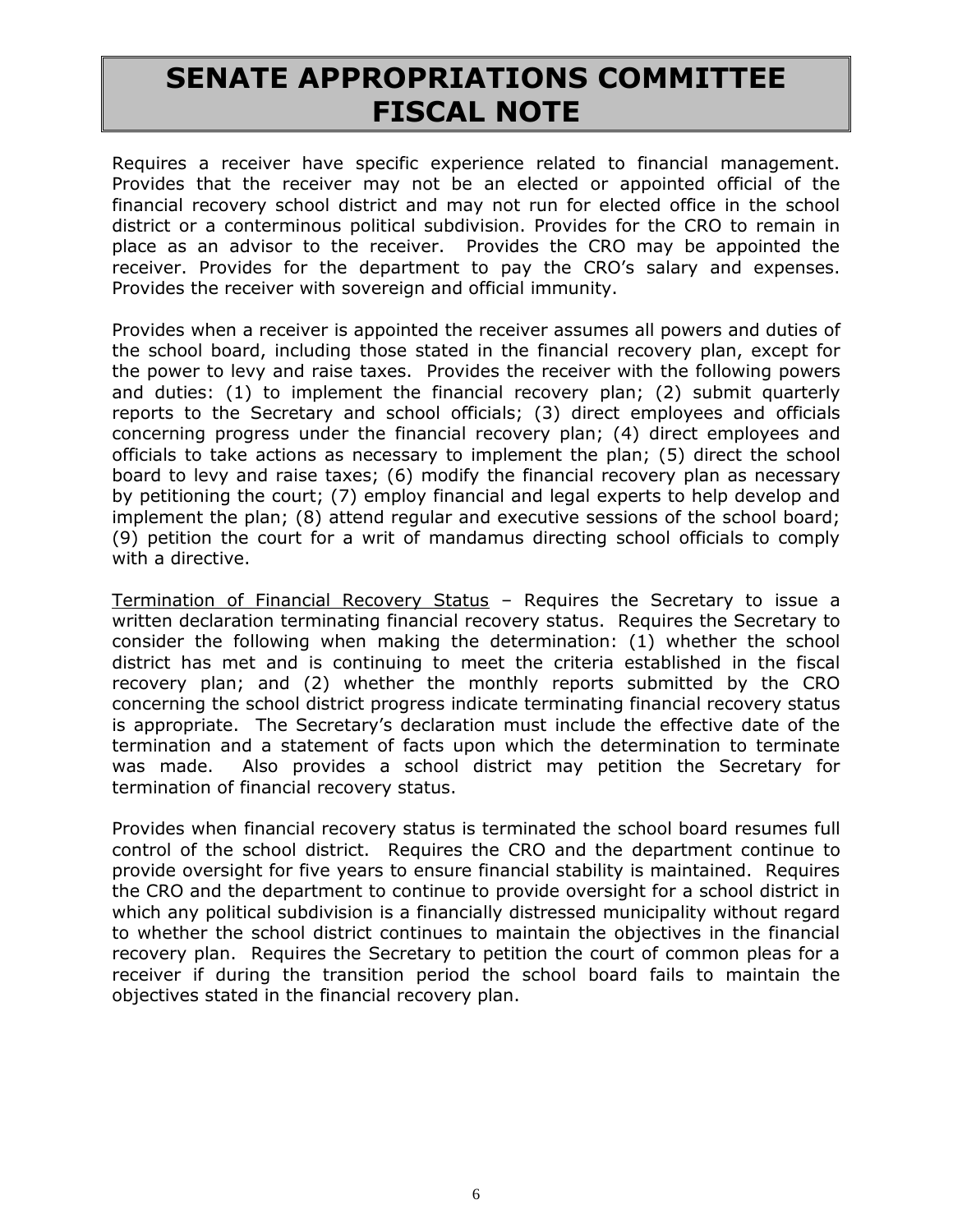Termination of Receivership – Requires the receivership to terminate three years after the appointment of the receiver unless the Secretary petitions the court for an extension. Provides when the receivership expires the school board resumes full control of the school district. Requires the CRO and the department continue to provide oversight for five years to ensure financial stability is maintained. Requires the CRO and the department to continue to provide oversight for a school district in which any political subdivision is a financially distressed municipality without regard to whether the school district continues to maintain the objectives in the financial recovery plan. Provides that if during the transition period after the expiration of the receivership the school board fails to maintain the objectives stated in the financial recovery plan the school district shall be subject to a declaration of financial recovery status.

Financial Recovery Transitional Loan Program – Establishes the Financial Recovery Transitional Loan Program in the Department of Education to provide loans to school districts in financial recovery status that have approved a financial recovery plan. A school district's financial recovery plan constitutes the application for the loan and the Secretary's approval of the plan constitutes the approval of the loan. Requires loans to be free from interest and be repayable based on a predetermined schedule. Provides loans are to be paid from moneys in a restricted account established in the department. Provides the account may be funded by annual appropriations for the program, principal payments on loans made under the program, interest earned and other funds not encumbered or not committed from appropriations for grants and subsidies made to the department to assist school districts for the prior year which are authorized for use by the General Assembly on an annual basis. Provides any loan may be suspended, if in the judgment of the Secretary, the school district fails to take all actions necessary to implement the financial recovery plan. A school district that receives a loan may enter into a voluntary contract with a charter school in which school district students are enrolled to assist with repayment of the loan. Requires loans to be used to implement provisions of the financial recovery plan. Provides loans are not subject to and are subordinate to indebtedness incurred under the Local Government Unit Debt Act. Provides that total amount of loans may not exceed the amount contained in the fund, a school district may only receive one loan per year and nonpayment of a loan will not subject the school district to withholding of subsidies by the department.

Other Provisions – Provides for school directors in a financial recovery school district to remain in office and not resign without the approval of the CRO or receiver. Provides for the school board in a financial recovery school district to appoint an advisory committee to be established to meet and consult with the CRO in development of the financial recovery plan. Provides a school district may not file for bankruptcy.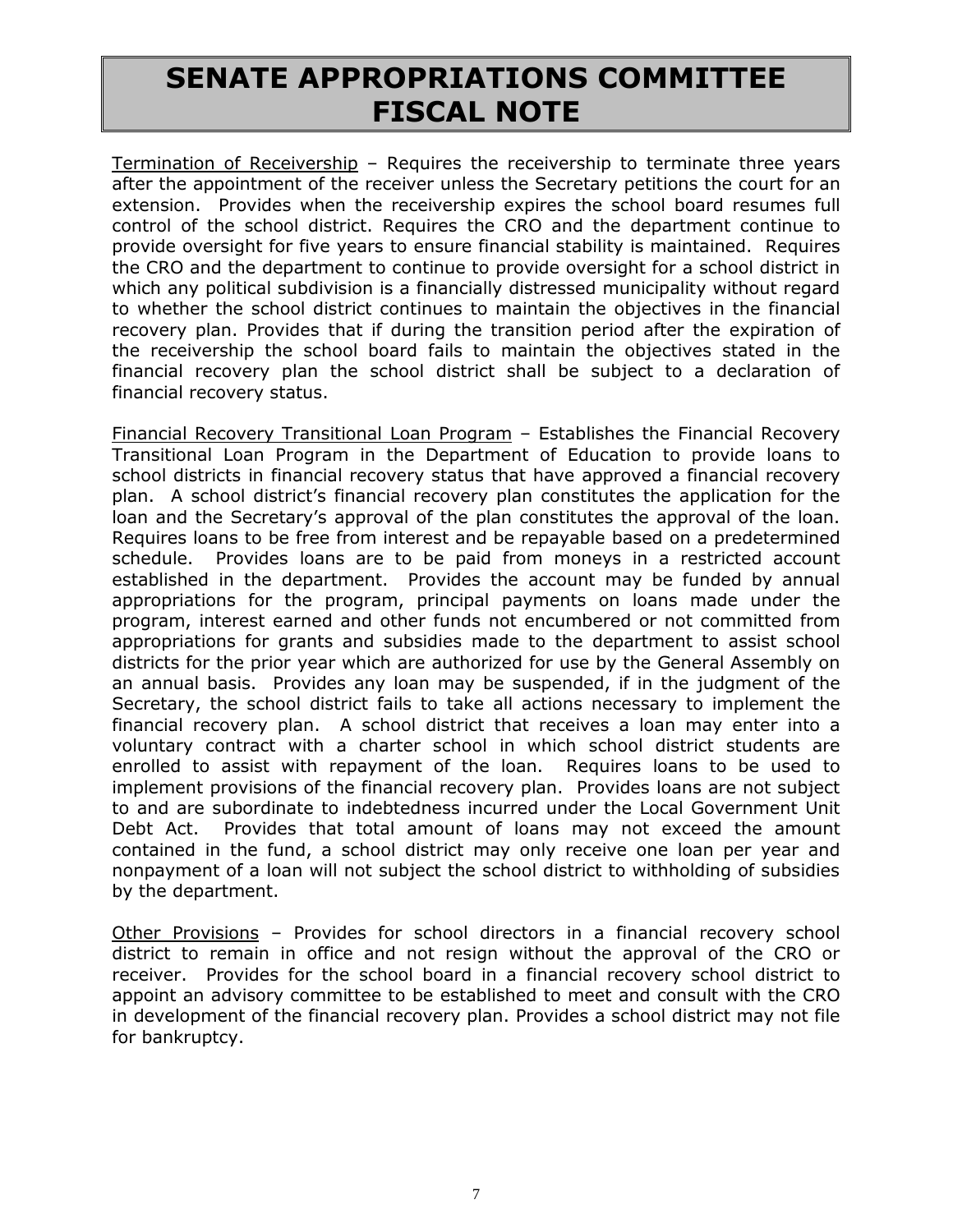#### **Intermediate Unit Reporting (Sections 907-A and 921-A)**

Requires the Department of Education post intermediate unit reports on subsidies and funds received and annual financial reports on its publically accessible Internet website by March 1, each year.

#### **Superintendent Contracts (Sections 1073, 1073.1, 1076, 1077, 1078, 1780**

**& 2104)** – Requires superintendent contracts be subject to the Right-to-Know Law. Requires the contracts specify the following information: (1) mutual and complete agreement between the parties with respect to the terms and conditions of employment; (2) the duties, responsibilities and performance expectations, including standards and assessment; (3) provisions related to compensation; (4) term of the contract, including language stating that it will terminate immediately upon expiration unless allowed to renew automatically; (5) provisions related to termination, buyout, severance and post employment; (6) provisions related to the scope of outside work that may be performed; (7) a provision requiring all modifications be made in writing; (8) a provision stating the contract shall be governed by the laws of this Commonwealth; (9) provisions limiting compensation for unused sick leave and the transfer of sick leave from previous employment to not more than 30 days; and, (10) provisions related to post retirement benefits and the period of time they are to be provided. Limits compensation under severance agreements and requires a contract to include objective performance standards which are mutually agreed upon. Provides for the termination of contracts and requires school boards to publically disclose, at the next regularly scheduled meeting, the cause or reason for the termination of the contract.

#### **Employees Pools (Section 1607(B.1))**

Provides professional and temporary employees in a school district where students have been reassigned to another school district shall be offered employment by any school district receiving students who have been reassigned whenever that school district has a vacancy that the employee is certified to fill. Prohibits the school district from hiring any new employee until the position has been offered, in order of seniority to all members of the pool. Employees hired from the pool are to be credited with all accumulated sick leave and years of service for the purpose of salary schedule placement. It also provides the employees shall be credited for years of services for the purposes of sabbatical leave eligibility, suspension and realignment rights and any retirement incentives or severance payments. The employee pool established in this section will apply to employees in Duquesne School District.

#### **Wearing Military Uniforms at Graduation (Section 1616)**

Provides a student shall have the right to wear a dress uniform issued to the student by a branch of the United States Armed Forces while participating in the graduation ceremony for the student's high school if the student meets the following requirements: (1) the student has fulfilled the requirements for receiving a high school diploma and is otherwise eligible to participate; and, (2) the student has completed basic training for and is an active member of a branch of the United States Armed Forces.